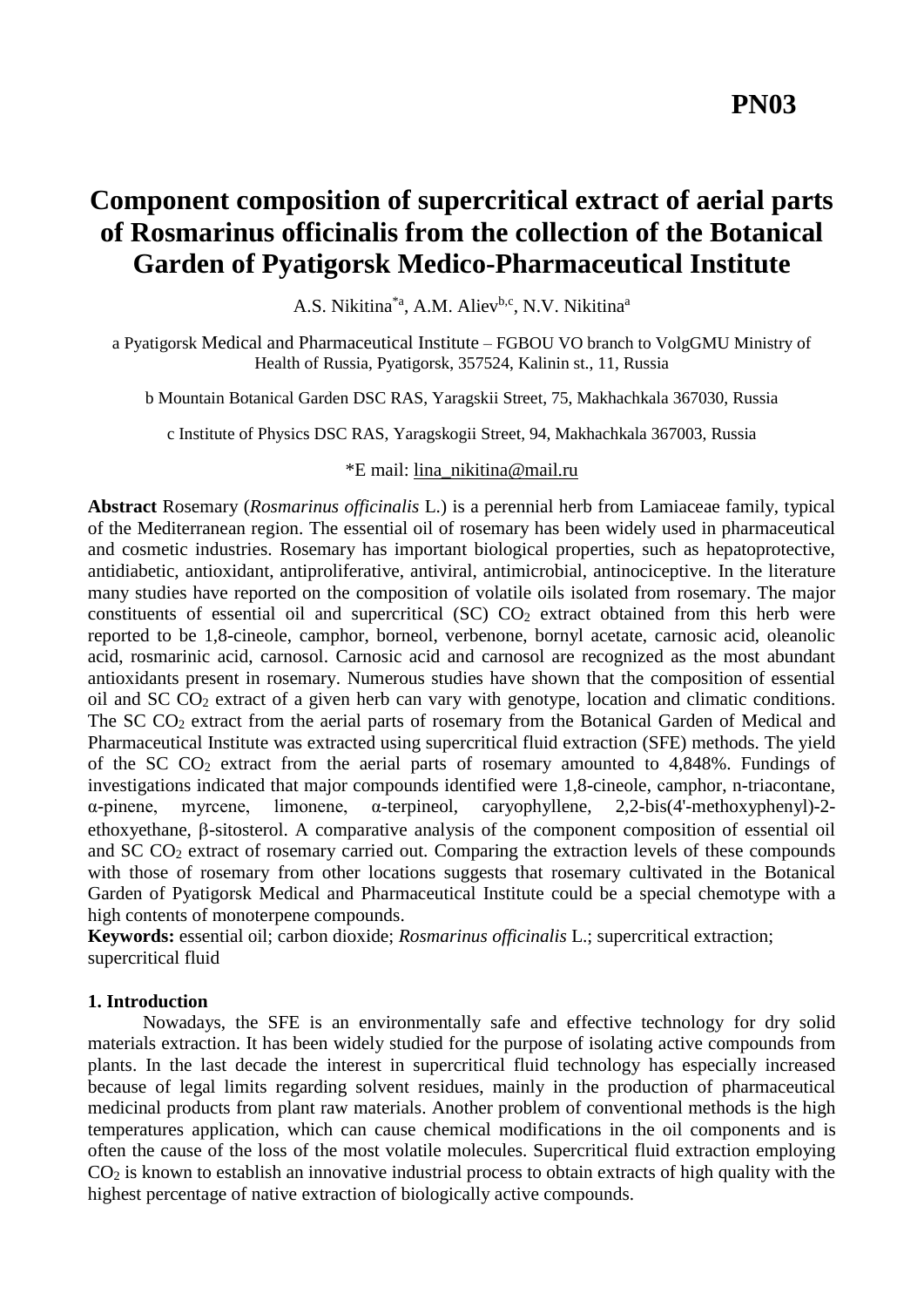There is an increasing interest in phytocomplexes as multidimensional sources of natural antioxidants and antimicrobials. Rosemary (*Rosmarinus officinalis* L., Lamiaceae) is an aromatic, evergreen, shrub with upright stems, blue flowers and dark green leaves [1]. This spice typical of the Mediterranean region, is widely used in cosmetics, flavoring the food products, in folk medicine and phytopharmacy because of its digestive, diuretic, diaphoretic, hypocholesterolemic, hepatoprotective, antidepressant properties [2]. A great number of compounds, including flavones, diterpenes, steroids and triterpenes, have been isolated from rosemary. The antioxidant activity of rosemary extracts has been primarily related to two phenolic diterpenes: carnosic acid and carnosol. The main compounds responsible for the antimicrobial activity are  $\alpha$ -pinene, bornyl acetate, camphor and 1,8-cineole [3, 4]. Supercritical extracts and essential oil of rosemary can become a promising source of metabolites with antibiotic-resistance modifying activity to be used against multiresistant microorganisms [5, 6]. The essential oil of rosemary has a significant rate of antifungal and antibacterial activity against *Escherichia coli*, *Salmonella typhi*, *S. enteritidis*, and *Shigella sonei* [7, 8]. Supercritical rosemary extracts exhibit high anti-inflammatory activity, so the obtained results give grounds for hypothetical increase in the application of supercritical rosemary extracts in dietary supplements for mitigation or prevention of inflammatory diseases [9, 10]. The research conducted by various authors reports that supercritical rosemary extracts and their isolated components show inhibitory effects on the growth of breast, liver, prostate, lung, and leukemia cancer cells [2, 11].

### **2 Materials and methods**

#### **2.1** *Raw material characterization and preparation*

The aerial parts (leaves and stems) of cultivated rosemary were collected in May of 2017 in the Botanical Garden of Pyatigorsk Medical and Pharmaceutical Institute, (Pyatigorsk, Russia). The harvested plant parts were weighed and then dried up to the constant weight in air. The drying period at atmospheric pressure and temperature  $25\Box C$  was 8 days. The humidity was determined from the loss of water and volatile substances in the drying oven at 105 °C. The initial humidity of the aerial sample parts was 71.43 % and the constant humidity at the end of drying was 7.56%. Before the extraction, the dried material sample were crushed to powder with particle sizes of 0.5 to 1.0 mm in the electric coffee-grinder. Hereby liquid carbon dioxide (99.5 wt %) was used. In contrast to organic solvents extraction, the technology of the supercritical extraction has a number of advantages: high process speed, low-temperature extraction, an oxygen-contact-free extracting which allows to obtain compounds that break down during heating, and environmental friendliness [12].

#### **2.2** *Supercritical fluid extraction*

The measurements were made through the use of an experimental  $CO<sub>2</sub>$  apparatus. The apparatus provided an opportunity to make complex researches of extracting processes at pressures up to 40 MPa and temperature intervals from 25 to  $100^{\circ}$ C with the maximum flow of supercritical fluid of  $1.7(\pm 0.05)$  kg/h. Raw material grinded was loaded into a cylindrical extractor 1 (70 mm in inside diameter and  $0.9931$  of internal volume), to where  $SCCO<sub>2</sub>$  was fed through a power cylinder 3, and infused for 10 min. After that,  $CO<sub>2</sub>$  with dissolved extract was delivered into a separator 2 simultaneously feeding pure  $CO<sub>2</sub>$  into the extractor from the power cylinder. In the separator, a temperature and a pressure were supported within  $-20^{\circ}\text{C}$  and 1 MPa being optimum for separation of an extract from gaseous CO2. A pressure in the system was provided by a pump 8 which feed distilled water from a reservoir 7 into the power cylinder, where  $CO<sub>2</sub>$  was compressed to achieve a needed pressure. In the power cylinder, a plunger 4 divided water from  $CO<sub>2</sub>$  [12,13].

To determine a quantitative yield (wt%) of BAS from grinded aerial parts of rosemary were exposed to the SC extraction by  $CO_2$  at pressure 30 MPa. The extraction time (2 h), a rate of SC  $CO<sub>2</sub>$  flow (1.5  $\pm$  0.05 kg/h), and temperature (50<sup>o</sup>C) were constant for all processes.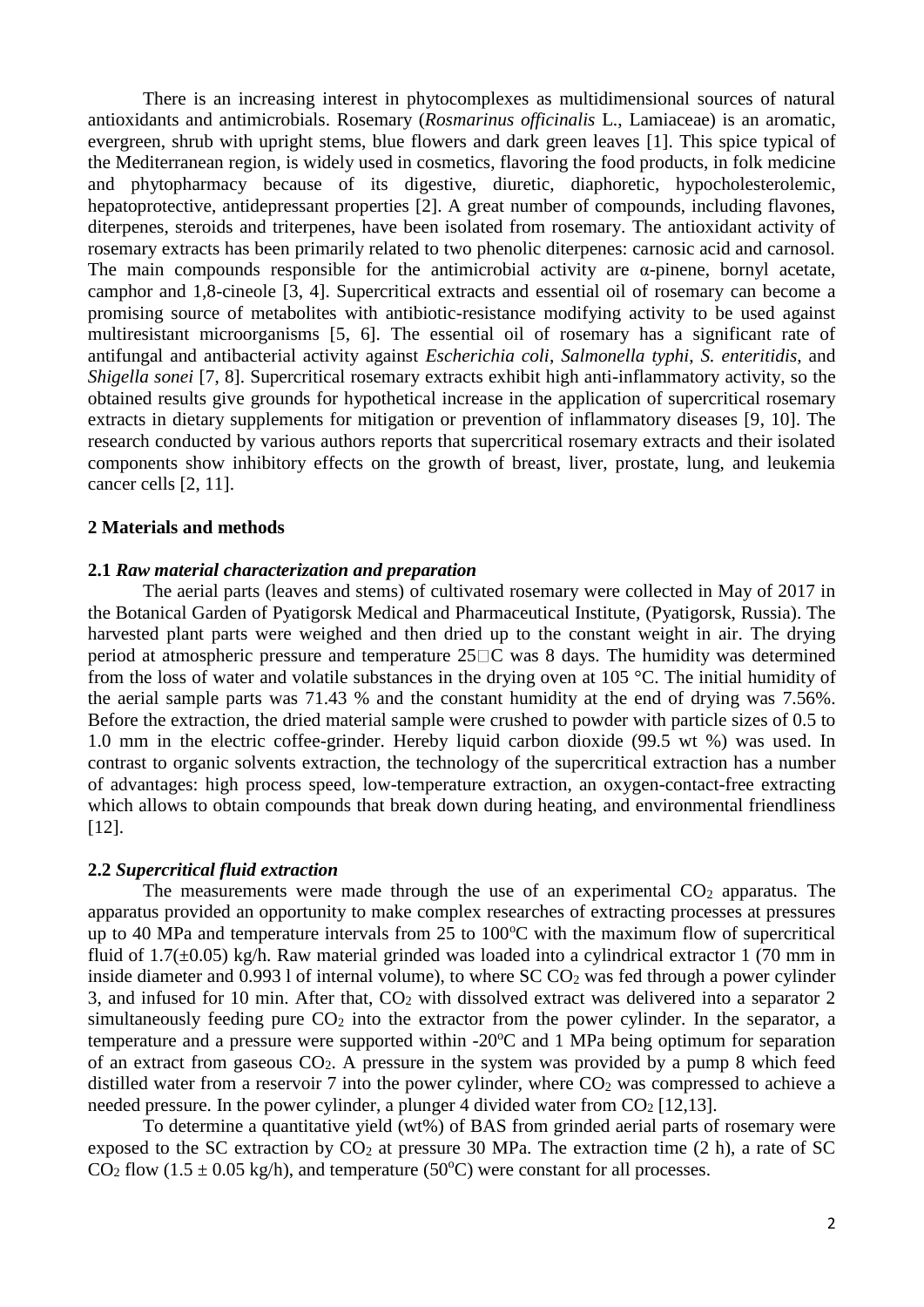# **2.3** *Compositional analysis of extracts*

The compositional analysis of extracts obtained was carried out using Shimadzu GCMS-QP2010plus chromatograph-mass spectrometer in Supelco SLB TM-5 ms column (30 m  $\times$  0.25 mm  $\times$  0.25 μm) in "split" mode. High-purity helium (99.9999%) with a flow rate of 1 mL/min was used as a carrier gas. The column temperature was raised from  $60^{\circ}$ C (the hold time was 4 min) to  $150^{\circ}$ C at a rate of  $10^{\circ}$ C/min after that up to  $280^{\circ}$ C at a rate of  $5^{\circ}$ C/min. The temperature of an injector was  $280^{\circ}$ C, an interface, and a detector was  $250^{\circ}$ C. The ionization was performed by an electron impact with electron energy of 70 eV. The cathode emission current was 150 μA, a range of recorded ions was 45–500 m/z. The identification of components was performed by means of NIST08 and FFNSC mass-spectra libraries. Before analysis, a test portion was diluted in n-hexane by a factor of 500. 1 mL of diluted test portion was injected with split of 1:40 [13].

# **3. Results and discussion**

The data on the compositional analysis for SC extract are presented in Table 1. As it can be seen from Table 1, the SC extract of the aerial parts of rosemary contains the following basic components: 1,8-cineole, сamphor, n-triacontane, α-pinene, myrcene, limonene, α-terpineol, caryophyllene,  $2.2$ -bis(4'-methoxyphenyl)-2-ethoxyethane,  $\beta$ -sitosterol. 85 compounds were found, 73 of which were identified. Analyzing the results, it can be said that the SC extract is rich in bioactive compounds. It is characterized by a high percentage up to 53.85% monoterpenes and the major constituents are oxygenated monoterpenes: 1,8-cineole (12.23%), сamphor (8.60%), αterpineol (2.45%), monoterpene hydrocarbons α-pinene (6.31%), myrcene (3.49%), limonene (3.38%). The percentage of diterpenes in the extract is 1.16%. The share of sesquiterpenes reaches 7.25%. The major oxygenated sesquiterpene is caryophyllene (2.18%). Other important constituents - n-alkane (16.24%), fatty acids (2.76%), triterpenes 2.45% are represented in considerable amounts. The fatty acids were methyl-linolenate (1.59%), palmitic acid (0.93%), cis,cis-linoleic acid (0.24%). The extract also includes a high percentage of β-sitosterol (3.45%) However, 9.97% of substances have been not identified.

| Name                                               | Ret. Index | Area %   | Percentage composition<br>according to the literature |
|----------------------------------------------------|------------|----------|-------------------------------------------------------|
| Tricyclo $[2.2.1.0(2,6)]$ heptane, 1,7,7-trimethyl | 729        | 0.09     |                                                       |
| $\alpha$ -Thujene                                  | 927        | 0.09     |                                                       |
| $\alpha$ -Pinene                                   | 933        | 6.31     | $0.37 - 1.68$                                         |
| Camphene                                           | 953        | 2.15     |                                                       |
| Benzaldehyde                                       | 960        | $0.08\,$ |                                                       |
| Sabinene                                           | 972        | 0.06     |                                                       |
| $\beta$ -Pinene                                    | 978        | 1.76     |                                                       |
| Myrcene                                            | 991        | 3.49     |                                                       |
| n-Caproic acid ethyl ester                         | 1003       | 0.10     |                                                       |
| $\alpha$ -Phellandrene                             | 1007       | 0.64     | $0.43 - 0.58$                                         |
| $\alpha$ -Terpinene                                | 1018       | 0.66     |                                                       |
| para-Cymene                                        | 1025       | 1.81     |                                                       |

**Table 1** Compositional analysis of SC CO<sup>2</sup> extract derived from aerial parts of *Rosmarinus officinalis* L.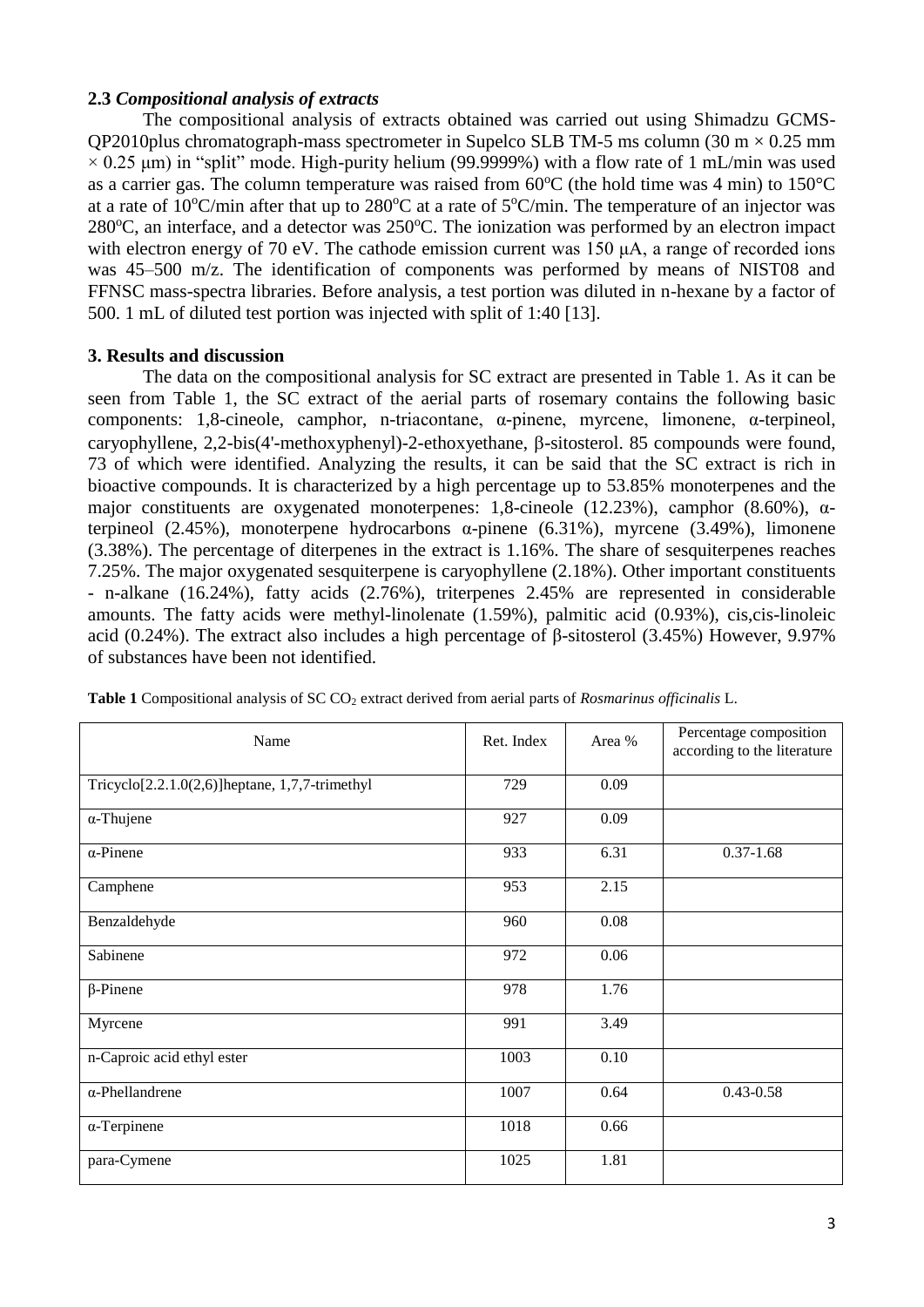| Limonene                     | 1030       | 3.38              | $0.55 - 2.70$                                         |
|------------------------------|------------|-------------------|-------------------------------------------------------|
| 1,8-Cineole                  | 1032       | 12.23             | 61.00-67.00                                           |
| $\gamma$ -Terpinene          | 1058       | 1.41              |                                                       |
| Name                         | Ret. Index | Area %            | Percentage composition<br>according to the literature |
| cis-Sabinene hydrate         | 1069       | $\overline{0.05}$ |                                                       |
| Terpinolene                  | 1086       | 0.50              | $0.32 - 0.54$                                         |
| para-Cymenene                | 1092       | 0.04              |                                                       |
| Linalool                     | 1101       | 0.68              |                                                       |
| trans-Sabinene hydrate       | 1099       | 0.09              |                                                       |
| Fenchyl alcohol              | 1123       | 0.04              |                                                       |
| cis-, para-Menth-2-en-1-ol   | 1124       | 0.05              |                                                       |
| Camphor                      | 1149       | 8.60              | 1.82-7.72                                             |
| Camphene hydrate             | 1156       | 0.08              |                                                       |
| trans-Pinocamphone           | 1160       | 0.09              |                                                       |
| $\Delta$ -Terpineol          | 1170       | 0.45              |                                                       |
| Borneol                      | 1173       | 1.84              | 0.54-2.97                                             |
| cis-Pinocamphone             | 1176       | $\overline{0.08}$ |                                                       |
| Terpinen-4-ol                | 1180       | 0.88              | $0.60 - 1.13$                                         |
| trans-Verbenol               | 1185       | 0.27              |                                                       |
| $\alpha$ -Terpineol          | 1192       | 2.45              | $0.67 - 2.70$                                         |
| Verbenone                    | 1208       | 1.00              | 2.42-13.02                                            |
| 2-Hexanoylfuran              | 1275       | 0.12              |                                                       |
| Thymol                       | 1293       | 0.07              |                                                       |
| <b>Bornyl</b> acetate        | 1295       | 1.15              | $0.70 - 3.53$                                         |
| Carvacrol                    | 1300       | $\overline{0.05}$ | $0.22 - 0.30$                                         |
| Phenol, 2-ethyl-4,5-dimethyl | 1340       | 0.09              |                                                       |
| Eugenol                      | 1357       | 0.06              |                                                       |
| Ylangene                     | 1371       | 0.05              |                                                       |
| $\alpha$ -Copaene            | 1375       | 0.26              |                                                       |
| methyl-Eugenol               | 1403       | 0.15              |                                                       |
| Caryophyllene (E)            | 1424       | 0.54              |                                                       |
| Caryophyllene                | 1494       | 2.18              | $2.11 - 8.95$                                         |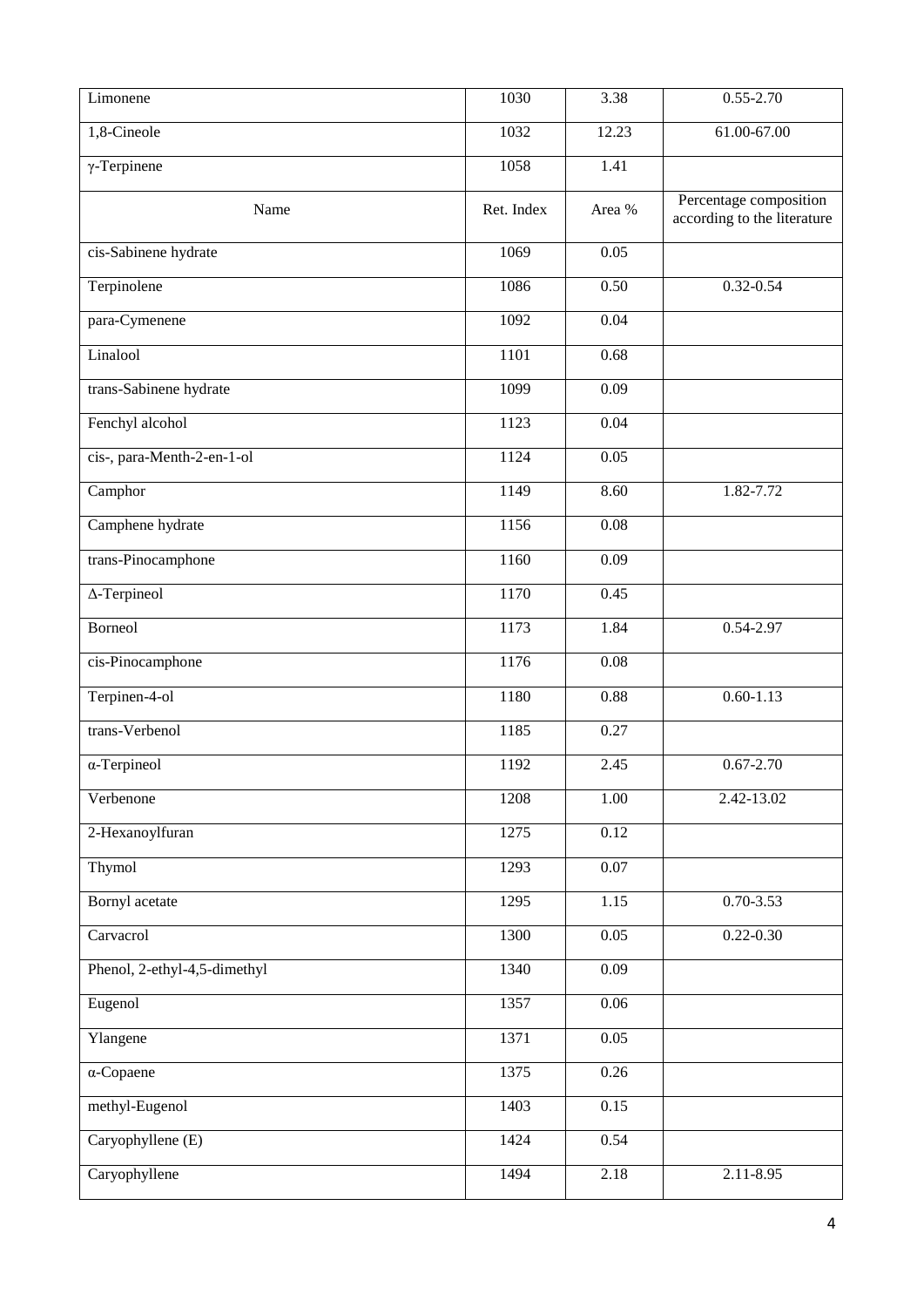| α-Humulene                                                                                                                  | 1454       | 0.34     | $0.79 - 1.77$                                         |
|-----------------------------------------------------------------------------------------------------------------------------|------------|----------|-------------------------------------------------------|
| $\gamma$ -Muurolene                                                                                                         | 1478       | 0.23     |                                                       |
| $\alpha$ -Muurolene                                                                                                         | 1497       | 0.07     |                                                       |
| Name                                                                                                                        | Ret. Index | Area %   | Percentage composition<br>according to the literature |
| $\gamma$ -Cadinene                                                                                                          | 1512       | 0.24     |                                                       |
| $\Delta$ -Cadinene                                                                                                          | 1518       | 0.58     |                                                       |
| Cubenol (1,10-di-epi-)                                                                                                      | 1554       | 0.11     |                                                       |
| Caryophyllene oxide                                                                                                         | 1587       | 0.14     |                                                       |
| Myristaldehyde                                                                                                              | 1614       | 0.24     |                                                       |
| Methyl jasmonate                                                                                                            | 1647       | 0.67     | $0.52 - 2.86$                                         |
| Stearaldehyde                                                                                                               | 1701       | 0.25     |                                                       |
| Palmitic acid                                                                                                               | 1977       | 0.93     |                                                       |
| Phytol                                                                                                                      | 2106       | 0.38     | $0.69 - 3.65$                                         |
| cis, cis-Linoleic acid                                                                                                      | 2183       | 0.24     |                                                       |
| methyl-Linolenate                                                                                                           | 2098       | 1.59     |                                                       |
| Humulane-1,6-dien-3-ol                                                                                                      | 2157       | 0.30     |                                                       |
| Ferruginol                                                                                                                  | 2225       | 0.76     | 0.83-10.22                                            |
| 2,2-Bis(4'-methoxyphenyl)-2-ethoxyethane                                                                                    | 2134       | 3.50     |                                                       |
| Isocarnosol                                                                                                                 | 2225       | 0.78     | 19.77-69.39                                           |
| 2-Phenanthrenol, 4b, 5, 6, 7, 8, 8a, 9, 10-octahydro-4b, 8, 8-<br>trimethyl-1-(1-methylethyl)-, (4bS-trans) (trans-Totarol) | 2227       | 0.37     |                                                       |
| 1-Bromotriacontane                                                                                                          | 2249       | $1.18\,$ |                                                       |
| n-Triacontane                                                                                                               | 2300       | 1.16     |                                                       |
| n-Nonacosane                                                                                                                | 2904       | 0.61     |                                                       |
| Heptacosyl acetate                                                                                                          | 2910       | 0.67     |                                                       |
| Squalen                                                                                                                     | 2914       | 0.70     |                                                       |
| $\beta$ -Sitosterol                                                                                                         | 2931       | 3.45     |                                                       |
| Dotriacontane                                                                                                               | 3202       | 6.87     |                                                       |
| n-Tritriacontane                                                                                                            | 3301       | 5.81     |                                                       |
| n-Tetratriacontane                                                                                                          | 3401       | 0.28     |                                                       |
| n-Octacosyl acetate                                                                                                         | 3471       | 0.47     |                                                       |
| Hexatriacontane                                                                                                             | 3600       | 0.94     |                                                       |
|                                                                                                                             |            |          |                                                       |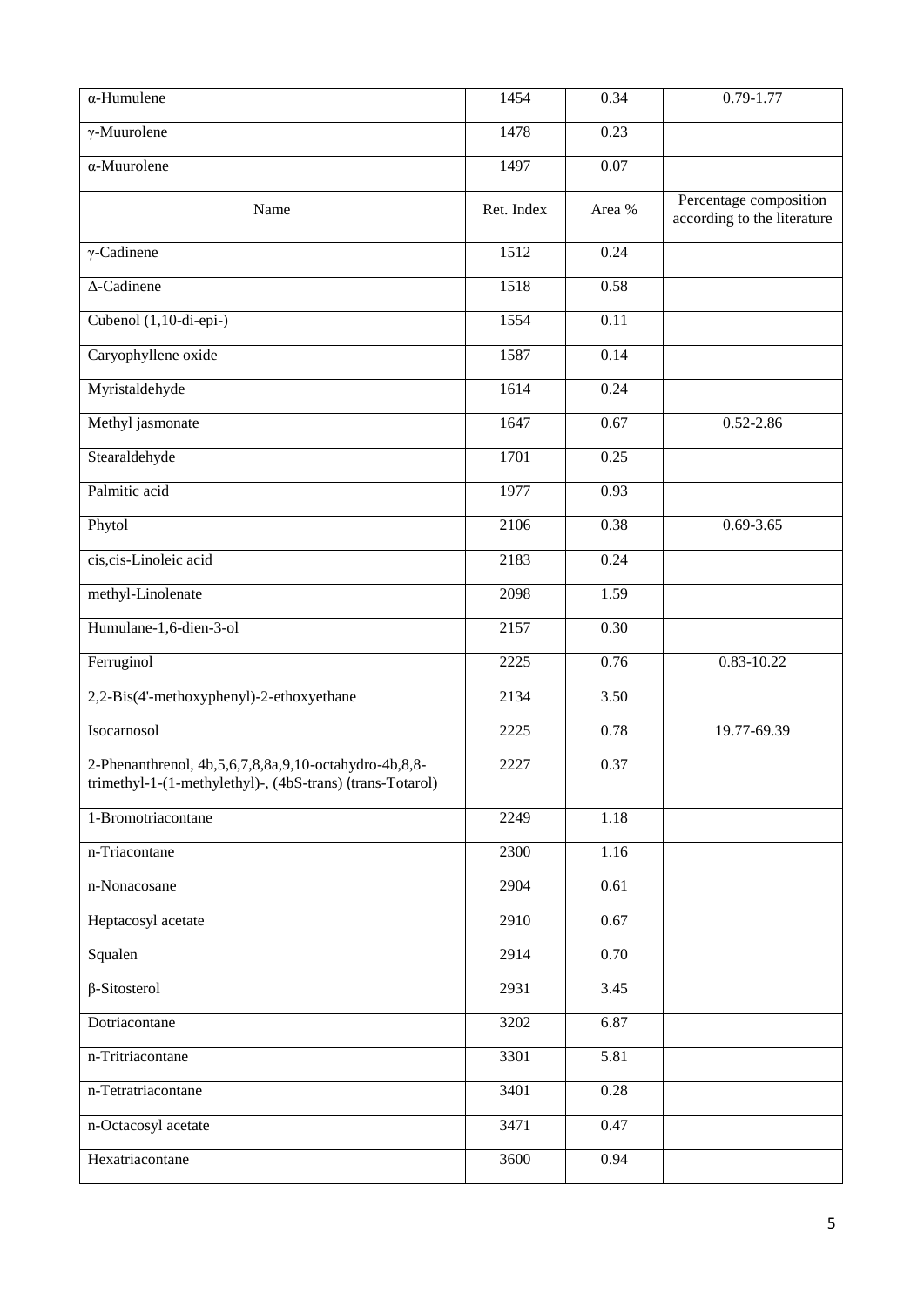Table 1 shows the percentage of some components of rosemary SC extract described in the literature on essential oil and SC extract, in which terpenes are represented as the prevalent compounds of the volatile profile [14]. The rosemary SC extracts and essential oil with a similar component composition showed antibacterial activity against Gram-positive bacteria (*S. aureus* and *B. cereus*) as well as the effect against Gram-negative bacteria (*E. coli* and *P. aeruginosa*) [3].

Previously, we (Nikitina et al) published the data on the composition of components and antimicrobial activity of rosemary essential oil [15]. Our results are consistent with the data obtained in respect of rosemary essential oil, in which the compounds of volatile profile of the terpenes 1,8-cineole (19.63%), α-pinene (7.99%), caryophyllene (3.35%) dominate. The SC extract contains large quantities of such compounds as 1,8-cineole, camphor, α-pinene, myrcene, limonene, α-terpineol, caryophyllene, which have a pronounced antimicrobial activity against *Staphylococcus aureus, Enterococcus faecalis, Escherichia coli, Candida albicans и Streptococcus mutans* [16]. Oxygenated monoterpenes such as camphor, 1,8-cineole, terpinen-4-ol and borneol, which were detected in rosemary SC extract as major components, have antibacterial activity against *B. cereus, B. subtilis* and *S. epidermidis.* Such components as terpinen-4-ol and linalool show antibacterial activities against a penicillin-resistant bacterium *E. coli.* Linalool, terpinen-4-ol, *α*-terpineol showed a broad spectrum of antibacterial activity against causal bacterial agents of plant diseases *Agrobacterium tumefaciens*, *Clavibacter michiganense*, *Erwiniaamylovora*, *Erwinia carotovora*, *Pseudomonas* sp. and *Xanthomonas* sp. [17, 18].

# **4. Conclusion**

The compounds found in rosemary SC extract possess a variety of unique features. It is known that, α-pinene has antibacterial and antifungal properties and exerts a dose-dependent antimutagenic effect, i.e. prevents UV-radiation induced mutations. Myrcene is widely used in the production of flavors for cosmetic and food industries as well as household chemicals. Limonene is also widely used in perfumery, cosmetics and fragrance additives production; it is a good insecticide.  $\alpha$ -Humulene and its derivatives are used in brewing as a corrigent of beer taste. Alpha-humulene and (-)-trans-caryophyllene are effective in reducing the edema formation caused by the histamine, that is important for treatment of inflammatory diseases [19, 20]. Ferruginol has also been found to have antibacterial activity and also gastroprotective effects [21].

Our results shows that rosemary cultivated in the Botanical Garden of Pyatigorsk Medical and Pharmaceutical Institute is a special chemotype with a high contents of monoterpenes. Finally, the development of natural medicines will help to decrease the negative effects of synthetic medicines, as natural medicines, for instance antimicrobials, can also be effective, selective, biodegradable and less toxic to the environment.

# **References**

[1] Pedro Mena, Martina Cirlini, Michele Tassotti, Kelli A. Herrlinger, Chiara Dall'Asta and Daniele Del Rio, Phytochemical profiling of flavonoids, phenolic acids, terpenoids, and volatile fraction of a Rosemary (*Rosmarinus officinalis* L.) extract, Molecules, Vol. 21, 2016, p. 1576.

[2] Borras-Linares I., Stojanovi.c Z., Quirantes-Pine R., Arraez-Roman D., Švarc-Gaji.c J., Fernandez-Gutierrez A., Segura-Carretero A., Rosmarinus officinalis leaves as a natural source of bioactive compounds, Int. J. Mol. Sci., Vol. 15, 2014, p. 20585–20606.

[3] Aziza Kamal Genena, Haiko Hense, Artur Smânia Junior, Simone Machado de Souza, Rosemary (*Rosmarinus officinalis*) – a study of the composition, antioxidant and antimicrobial activities of extracts obtained with supercritical carbon dioxide, Ciênc. Tecnol. Aliment, Campinas, Vol. 28(2), 2008, p. 463-469.

[4] Jiang Y, Wu N, Fu YJ, Wang W, Luo M, Zhao CJ, Zu YG, Liu XL., Chemical composition and antimicrobial activity of the essential oil of Rosemary, Environ Toxicol Pharmacol, Vol. 32(1), 2011, p. 63-68.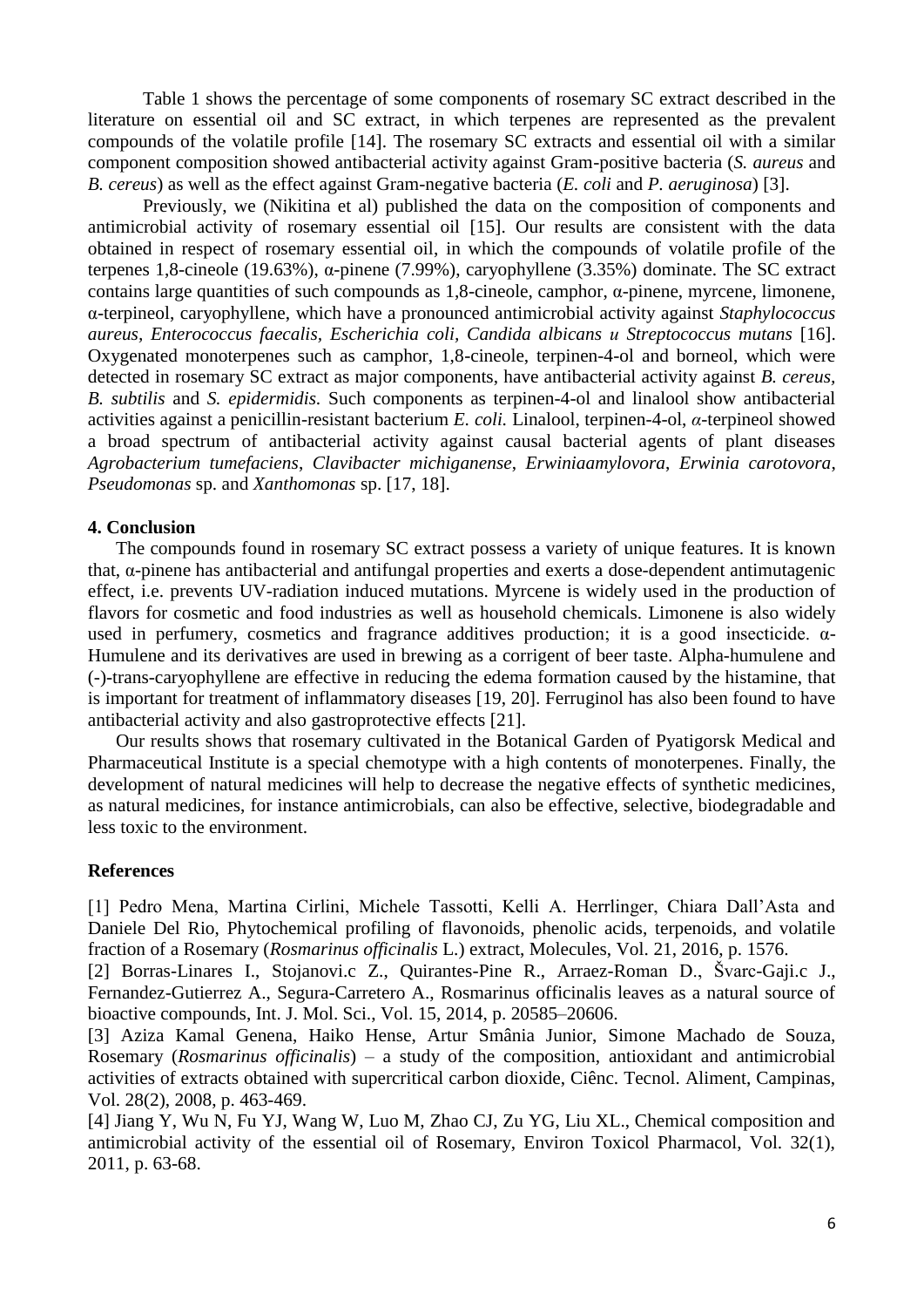[5] Humberto M. Barreto, Edson C.Silva Filho, Edeltrudes de O.Lima, Henrique D.M.Coutinho, Maria F.B. Morais-Braga, Cícera C.A.Tavares, Saulo R.Tintino, Juciane V. Rego, Aislan P.L. de Abreu, Maria do Carmo Gomes Lustosa, Roger Wallacy Guimarães Oliveira, Antonia M.G.L.Citó, José Arimatéia Dantas Lopes, Chemical composition and possible use as adjuvant of the antibiotic therapy of the essential oil of *Rosmarinus officinalis* L., Industrial Crops and Products Vol. 59, 2014, p. 290-294.

[6] Santoyo S., Cavero S., Jaime L., Ibanez E, Senorans FJ, Reglero G., Chemical composition and antimicrobial activity of *Rosmarinus officinalis* L. essential oil obtained via supercritical fluid extraction, J Food Prot., Vol. 68(4), 2005, p.790-795.

[7] Biljana Bozin, Neda Mimica-Dukic, Isidora Samojlik, Emilija Jovin, Antimicrobial and antioxidant properties of rosemary and sage (*Rosmarinus officinalis* L. and *Salvia officinalis* L., Lamiaceae) essential oils, J. Agric. Food Chem., Vol. 55, No. 19, 2007, p. 7879–7885.

[8] Patrícia F. Leal, Mara E. M. Braga, Daisy N. Sato, João E. Carvalho, Marcia O. M. Marques, and M. Angela A. Meireles, Functional properties of spice extracts obtained via supercritical fluid extraction, J. Agric. Food Chem., Vol. 51 (9), 2003, p. 2520-2525.

[9] Arranz Elena, Jaime Laura, García-Risco Monica R., Fornari Tiziana, Reglero Guillermo, Santoyo Susana, Anti-inflammatory activity of rosemary extracts obtained by supercritical carbon dioxide enriched in carnosic acid and carnosol, Vol. 50, Is. 3, 2015, p. 674–681.

[10] Chia-Feng Kuo, Jeng-De Su, Chun-Hung Chiu, Chiung-Chi Peng, Chi-Huang Chang, Tzu-Ying Sung, Shiau-Huei Huang, Wen-Chin Lee, and Charng-Cherng Chyau, Anti-inflammatory effects of supercritical carbon dioxide extract and its isolated carnosic acid from Rosmarinus officinalis leaves, J. Agric. Food Chem., Vol. 59 (8), 2011, p.3674-3685.

[11] Vicente G., Molina S., Gonzalez-Vallinas M., Garcia-Risco M.R., Fornari T., Reglero G., de Molina A.R., Supercritical rosemary extracts, their antioxidant activity and effect on hepatic tumor progression, J. Supercrit. Fluids, Vol. 79, 2013, p. 101–108.

[12] Dzhartsilaev D.S., Aliev A.M., Rasulov E.M., Gasanov R.Z., Experimental installation of supercritical CO2-extraction, Food Processing Industry, 9, 2007, p. 22–23.

[13] Aliev A.M., Abdulagatov I.M., The study of microalgae *Nannochloropsis salina* fatty acid composition of the extracts using different techniques. SCF vs conventional extraction, Journal of Molecular Liquids, Vol. 239, 2017, p. 96-100.

[14] Caldera G., Figueroa Y., Vargas M., Diego T. Santos, Germania Marquina-Chidsey. Optimization of supercritical fluid extraction of antioxidant compounds from Venezuelan rosemary leaves, International Journal of Food Engineering, Vol. 8, Is. 4, 2012, p. 1556-3758.

[15] Tokhsyrova Z.M., Nikitina A.S., Popova O.I., Melikov F.M., Popov I.V., The composition of essential oil from the shoots of dwarf rosemary (*Rosmarinus officinalis*) introduced in Russia**,** Pharmacy, Vol. 6, 2016, p.21-24.

[16] Tohsirova Z.M., Nikitina A.S., Popova O.I., Study of antimicrobial action of essential oil from stems of *Rosmarinus officinalis* L. (Lamiaceae), Pharmacy & Pharmacology, 4(1(14)), 2016; p.66- 71.

[17] Kordali, S., R. Kotan, A. Mavi, A. Cakir, A. Ala and A. Yildirim, Determination of the chemical composition and antioxidant activity of the essential oil of *Artemisia dracunculus* and of the antifungal and antibacterial activities of Turkish *Artemisia absinthium*, *A. dracunculus*, *A. santonicum* and *A. spicigera* essential oils, J. Agric. Food Chem., Vol. 53, 2005, p. 9452-9458.

[18] Kotan, R., S. Kordali and A. Cakir, Screening of antibacterial activities of twenty-one oxygenated monoterpenes, Z. Naturforsch., Vol. 62c, 2007, p. 507-514.

[19] Giselle F. Passos, Elizabeth S. Fernandes, Fernanda M. da Cunha, Juliano Ferreira, Luiz F. Pianowski, Maria M. Campos, Joao B. Calixto, Anti-inflammatory and anti-allergic properties of the essential oil and active compounds from Cordia verbenacea, J. Ethnopharmacology, Vol. 110, 2007, p. 323–333.

[20] Fernandes ES, Passos GF, Medeiros R, da Cunha FM, Ferreira J, Campos MM, Pianowski LF, Calixto JB., Anti-inflammatory effects of compounds alpha-humulene and (-)-trans-caryophyllene